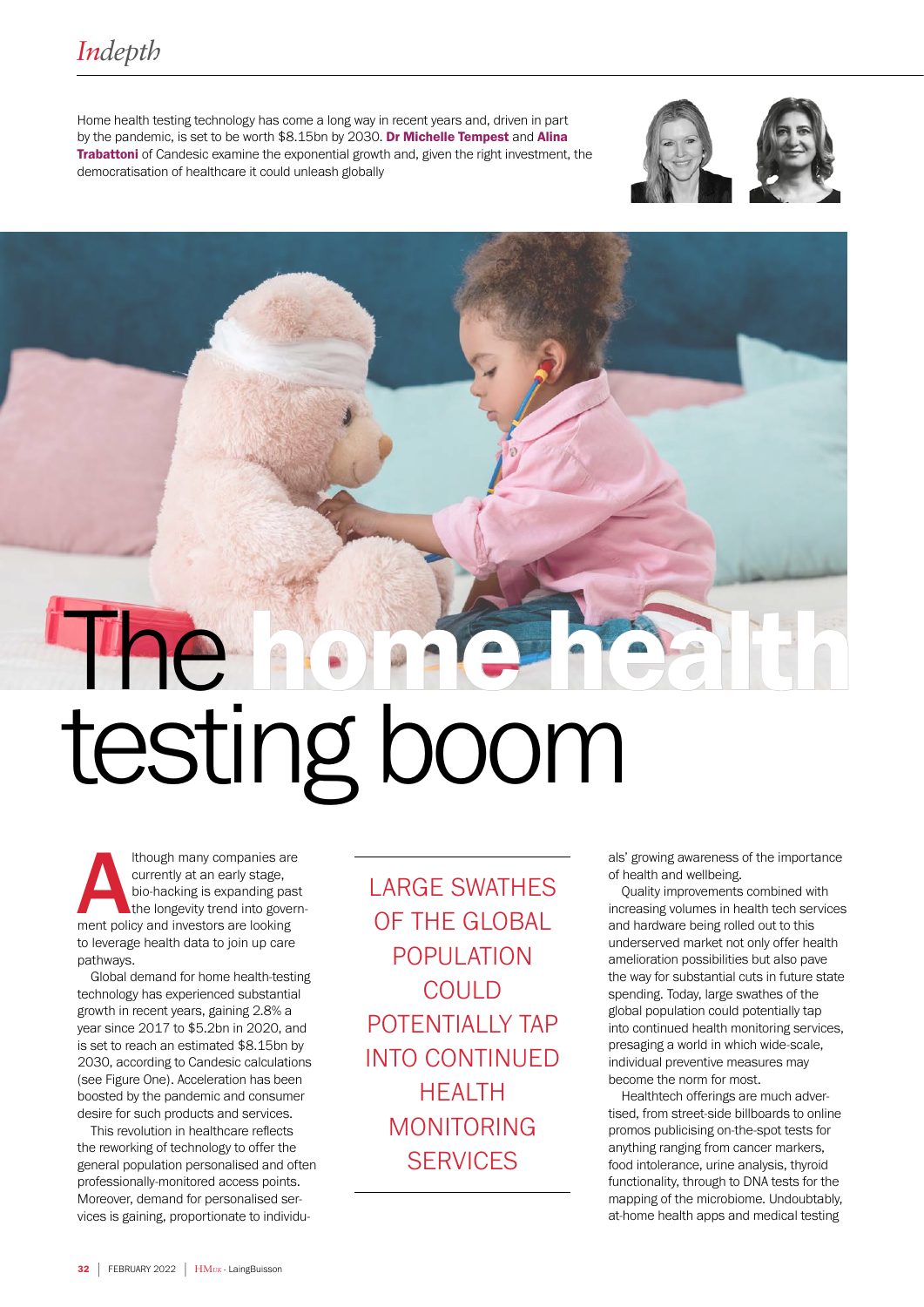### GLOBAL PROJECTED MARKET VALUE OF HOME DIAGNOSTICS IS EXPECTED TO BE \$8.2BN IN 2030

HOME DIAGNOSTICS GLOBAL MARKET SIZE, \$BN



NOTE F - FORECAST

**FIGURE ONE** 

SOURCE FIORMARKETS; PRECEDENCE RESEARCH; CANDESIC RESEARCH AND ANALYSIS

kits today are a far cry from the first overthe-counter pregnancy tests that went on sale almost four decades ago.

Modern home test kits offer a wide range of health-related services and cost anywhere between £40 to £500. Market offerings have evolved to include the diagnosis of a wide range of conditions including stomach ulcers, kidney failure and sexually transmitted infections. Clients receive details on physical and genetic makeup and are advised on how to improve their health in exchange of blood, saliva, urine, stool and breath. In addition, individuals suffering long-term medical conditions are now able to monitor their body functions at home using these very kits, including blood glucose levels and heart metrics.

# Healthtech configuration

Home-testing health kits can be broadly divided up into five categories:

- Breathalysers measure Co2 levels in your breath to investigate digestion and calorie burn (FoodMarble, Lumen)
- DIY blood tests are used to analyse health markers (Thriva, LiveSmart, Medichecks, Forth)
- DNA testing investigates the

genes (Nutrigenomix, Fitness-Genes, DNAFit)

- Microbiome testing examines the gut to determine its individual makeup (Viome, Carbiotix, Atlas Biomed) and urine tests check for infections (Healthy.io)
- Hardware and Apps like the Mira fertility tracking device and continuous glucose-tracking system, such as Supersapiens

### **Breathalysers**

Breathalysers study levels of carbon dioxide  $(CO_2)$  and other chemicals in exhaled breath to create a snapshot of an individual's 'breathprint' and a unique breath profile of their health.

They currently diagnose a slew of medical conditions, including ulcers, lactose intolerance and jaundice in newborns. Lumen and FoodMarble are two breath-analysing technology companies aiming to provide guidance on nutrition and health improvement.

Lumen users blow into a sleek, pocket-sized device that is paired up with a smartphone app to determine how they are digesting their food and burning calories. Each breath into the device is broken down into a score of between 1 to 5 to reflect

whether the body is burning fat stores or carbohydrates, after which a recommended meal plan is drawn up indicating how many fat, carbohydrate and protein servings should be eaten to make the metabolism more efficient. The ultimate aim is to permit users to reach fitness and weight objectives by 'hacking' their metabolism. 'When you have a flexible metabolism, you can easily shift from burning carbs to burning fat as an energy source,' Michal Mor, Lumen co-founder and chief scientist said in an interview. 'The benefits are huge, starting with consistent energy levels, better sleep and weight maintenance.'

FoodMarble also ventures out into the medical sphere aiming to help manage certain conditions including irritable bowel syndrome (IBS). Similar to Lumen it pairs up with a smartphone app on which meals are logged before a breath sample provided to measure how efficiently the body is digesting food.

In an interview, FoodMarble CEO and founder Aonghus Shortt said: 'I did this to help my wife. She had been on a lengthy journey to figure out what was affecting her digestion. Eventually she got a diagnosis of IBS and after researching technology that could help, I built a prototype device for her.'

Other assorted devices measure ketones and are geared towards epilepsy, where a keto diet has been proven to re-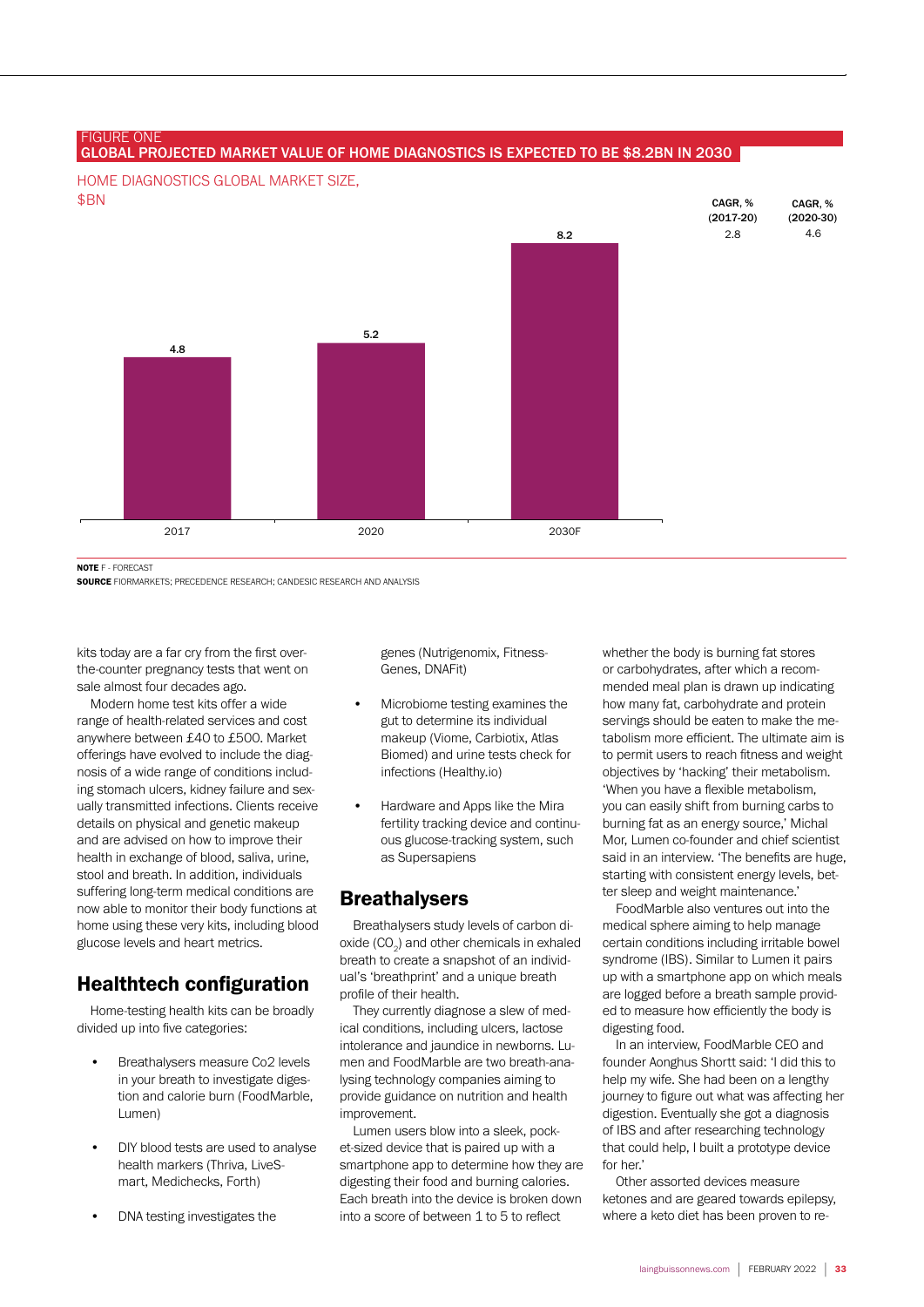

### FIGURE TWO THE NUTRIGENOMICS MARKET IS PREDICTED TO GROW TO \$819.7M IN 2025

NOTE F - FORECAST

SOURCE GLOBAL MARKET INSIGHTS; EMERGEN RESEARCH; CANDESIC RESEARCH AND ANALYSIS

duce seizures in children with uncontrolled epilepsy.

# Blood tests

An alternative approach is to sample at a more functional level by measuring the concentration of specific vitamins and metabolism-regulating hormones in the blood with samples obtained via finger prick using a lancet. Levels tested include kidney function, thyroid hormone as well as cortisol and testosterone, providing insight into an individual's metabolic state.

Blood testing services are also looking to take over the home health MOT market, historically delivered by NHS primary care providers. Consumer insight studies and focus groups done by Candesic have highlighted that comfort gained with access to home lateral flow tests for Covid is translating into wanting immediate and convenient diagnostics from the sofa.

'There's a powerful reality driving the adoption of consumer-led diagnostics: the intrinsic human desire to want to get more out of life,' said Hamish Grierson, CEO and co-founder of Thriva.

'In practice, while diagnostics (like blood tests) are a useful insight, helping people to understand what the results mean, how to improve them, and then helping them to make changes is what fundamentally increases their health confidence which in turn leads to people making healthier lifestyle decisions.'

### DNA tests

Populations and governments the world over are currently embroiled in waistline warfare as the significant financial burden of obesity takes its toll both on general population health levels and on state coffers. Globally, the combined direct and indirect costs of obesity, inclusive of musculoskeletal issues and premature death, amounted to £1,027 trillion for the 2018 full-year, according to the Milken Institute.

While a healthy diet benefiting from food variety is beneficial to health, controversy over what actually constitutes it may be due, in part, to individual genetic variances. With diet one of the most basic and influenceable components of an individual's external environment, the field of nutrigenetics, which considers genes to determine individuals' responses to nutrients, is amongst one of the most promising developments to have emerged in recent years in addressing obesity.

The nutrigenomics sector is expected to expand by 15.9% a year in the coming years to reach \$819.7m in 2025 (see Figure Two). A substantial portion of it will be driven by retail genetic-testing companies the likes of Nutrigenomix, 23andMe, Ancestry, Atlas Biomed and MapMyGenome.

'The genie is already out of the bottle,' said Ahmed El-Sohemy, founder of genetic-testing company Nutrigenomics, in an interview. 'We know there is no going back to the one-size-fits-all approach,' and 'as

the cost of genetic testing comes down we will see this being incorporated into the lives of more and more consumers.'

Self-testing methods are still nascent and so companies like Nutrigenomics suggest the home-test kits are best used in combination with the guidance of clinical experts. Nutrigenomics to date has shipped its products to over 10,000 healthcare practitioners in 40 countries, and is poised to benefit as demand continues to grow.

'Clinician involvement means next steps can be outlined clearly and the person's expectations dealt with appropriately to optimise the clinical outcome and the value of doing the test in the first place,' said Dr Millicent Stone, CEO of clinician patient engagement tool iOWNA. 'All too often tests are done at home with the person then left without guidance or direction on next steps which can fuel anxiety and lead to inappropriate referrals, and ultimately may lead to a poor outcome for the individual.'

# Gut microbe tests

Gut microbiome testing is a novel, emerging field that is increasingly commanding the attention of the scientific community. Companies in this space offer sequencing of an individual's gut bacteria as determined from a stool sample and offer diets, pre- or probiotics, as well as personalised supplements tailored to an individual's own gut bacteria with the objective of achieving both physical